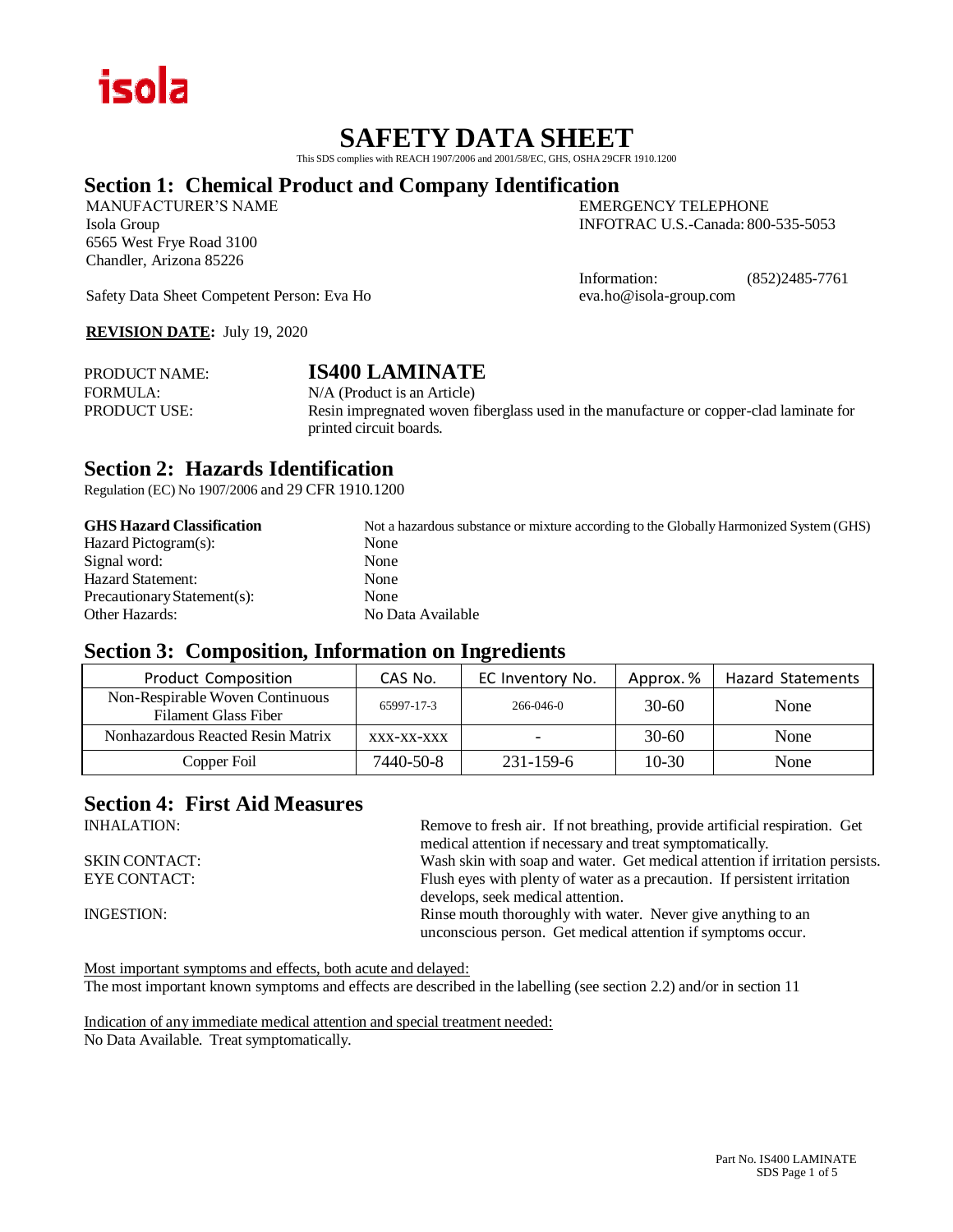# iso

# **Section 5: Fire-fighting Measures**

FLASH POINT: Not applicable FLAMMABLE LIMITS IN AIR (% by vol): Not applicable EXTINGUISHINGMEDIA: Foam, DryChemical Powder, or Carbon Dioxide

SPECIALFIREFIGHTING PROCEDURES: Wear self-contained breathing apparatus for firefighting if necessary. UNUSUAL FIRE AND EXPLOSION HAZARDS: Thermal decomposition or combustion may give off toxic fumes, gases and vapors.

# **Section 6: Accidental Release Measures**

PERSONAL PRECAUTIONS, PROTECTIVE EQUIPMENT AND EMERGENCY PROCEDURES:

Prevent dust formation. Ensure adequate ventilation and isolate area. Wear proper protective equipment as specified in Section 8. Do not breathe dust or fumes/vapor from heated product.

ENVIRONMENTALPRECAUTIONS: No special environmental precautions required.

METHODS AND MATERIAL FOR CONTAINMENT AND CLEANUP: Wear proper protective equipment as specified in Section 8: Exposure Controls/Personal Protection. If material is released or spilled, sweep, shovel or vacuum material and place in closed containers for subsequent reuse or disposal.

DISPOSALMETHOD: Disposal should be made in accordance with federal, state and local regulations.

REFERENCE TO OTHER SECTIONS: See Sections 8 and 13.

# **Section 7: Handling and Storage**

#### PRECAUTIONS TO BE TAKEN IN HANDLING AND STORAGE:

Store in a cool dry place. Avoid excessive heat and ignition sources. Further processing of solid materials may result in the formation of combustible dusts. The potential for combustible dust formation should be taken into consideration before additional processing occurs. Provide appropriate exhaust ventilation at places where dust is formed.

INFORMATION ON EMPTIED CONTAINER: Not applicable

SPECIFIC USES: Resin impregnated woven fiberglass used in the manufacture or copper-clad laminate for printed circuit boards.

# **Section 8: Exposure Controls/Personal Protection**

#### EXPOSURE CONTROLS:

#### VENTILATION:

Provide general ventilation and local exhaust ventilation to meet TLV requirements of individual ingredients and to control dusting conditions. If cutting or rimming with power equipment then dust collectors and local ventilation should be used. Avoid unnecessary exposure to dust and handle with care. Keep work area clean of dust and fibers by using an industrial vacuum cleaner with high efficiency filter or wetting down area with water. Never use compressed air and avoid dry sweeping.

#### EYE PROTECTION:

Wear safety glasses with side shields. Use equipment for eye protection tested and approved under appropriate government standards such as NIOSH (US) or EN 166(EU).

### RESPIRATORY PROTECTION:

Respiratory protection is not required. Where protection from nuisance levels of dusts are desired, use type N95 (US) or type P1 (EN 143) dust masks. Use a NIOSH/MSHA or European Standard (EN) approved respirator if exposure limits are exceeded or if irritation or other symptoms are experienced. Follow the OSHA respirator regulations found in 29 CFR 1910.134 or the CEN European Standards(EU).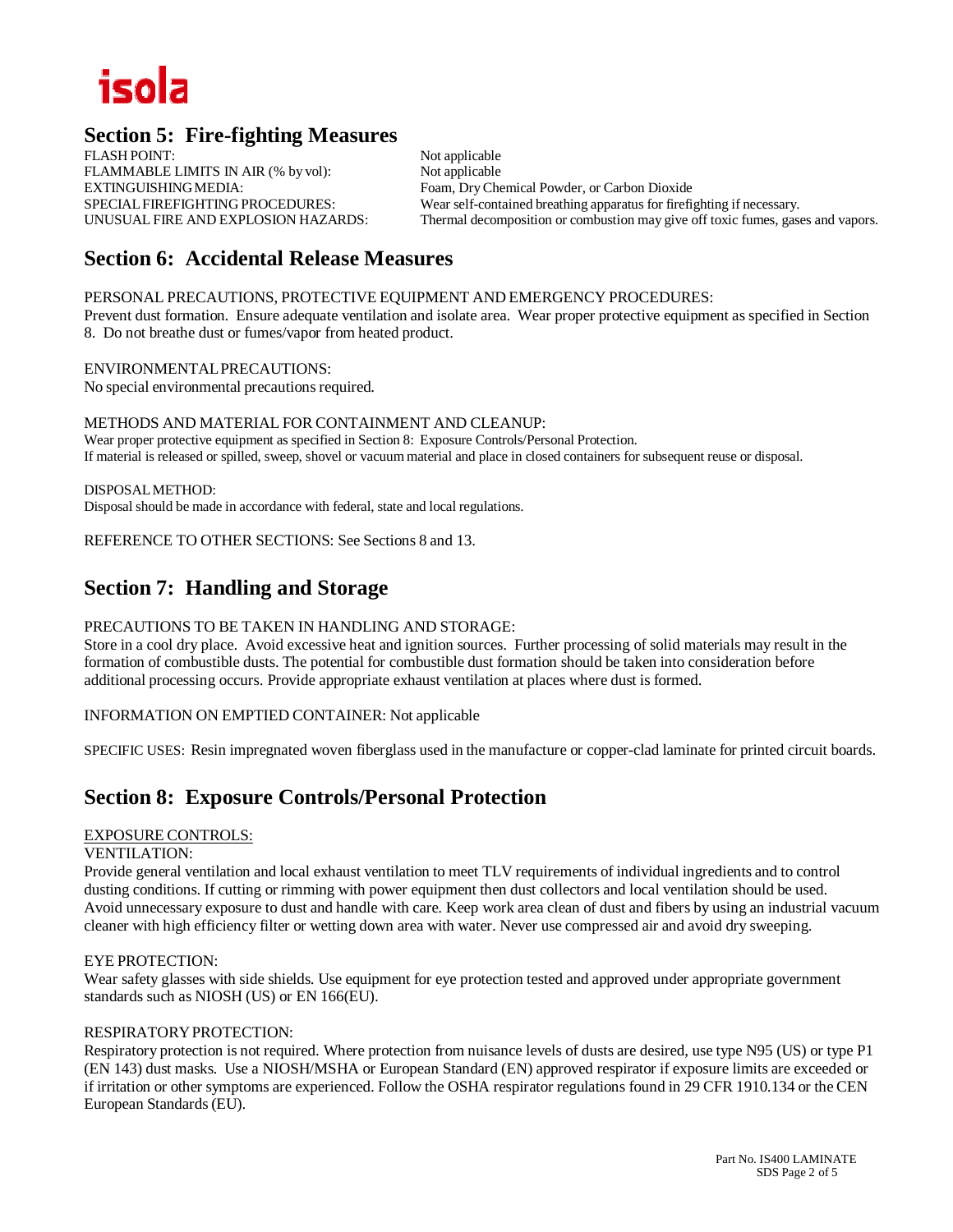# isola

#### PROTECTIVE GLOVES:

Glove use is recommended. Gloves must be inspected prior to use. Use proper glove removal technique (without touching glove's outer surface) to avoid skin contact with glove contamination. Dispose of contaminated gloves after use in accordance with applicable laws and good laboratory practices. Wash and dry hands.

#### SKIN PROTECTION:

Suitable protective clothing to prevent skin contact is recommended.

#### WORK/HYGIENE PRACTICES:

Provide good personal hygiene after handling. Avoid contact with eyes. Wash hands after handling.

#### OTHER EQUIPMENT:

Make safety shower, eyewash stations, and hand washing equipment available in the work area.

#### CONTROLPARAMETERS:

| Component   | CAS No.   | Value | Control Parameters                                           | <b>Basis</b>     |
|-------------|-----------|-------|--------------------------------------------------------------|------------------|
| Copper Foil | 7440-50-8 | TWA   | 0.1 mg/m <sup>3</sup> Fume<br>$1 \text{ mg/m}^3$ Dust/Mist   | <b>OSHA PEL</b>  |
|             |           | TWA   | $0.1 \text{ mg/m}^3$ Fume<br>$1 \text{ mg/m}^3$ Dust/Mist    | <b>NIOSH REL</b> |
|             |           | TWA   | $0.2 \,\mathrm{mg/m^3}$ Fume<br>$1 \text{ mg/m}^3$ Dust/Mist | <b>ACGIHTLV</b>  |

# **Section 9: Physical and Chemical Properties**

| APPEARANCE - COLOR: | Copper colored |
|---------------------|----------------|
| PHYSICAL STATE:     | Solid          |
| ODOR:               | None           |

#### PRODUCT CRITERIA

|                                              | PRODUCT CRITERIA          |
|----------------------------------------------|---------------------------|
| <b>ODOR THRESHOLD</b>                        | Not Available for product |
| PH                                           | Not Available for product |
| <b>FLASH POINT:</b>                          | Not Available for product |
| LOWER EXPLOSIVE LIMIT; UPPER EXPLOSIVE LIMIT | Not Available for product |
| FLAMMABILITY (Solid, gas)                    | Not Available for product |
| <b>EXPLOSIVE PROPERTIES</b>                  | Not Available for product |
| <b>OXIDIZING PROPERTIES</b>                  | Not Available for product |
| SPECIFIC GRAVITY (@25 °C):                   | Not Available for product |
| <b>EVAPORATION RATE:</b>                     | Not Available for product |
| % VOLATILE by VOLUME                         | Not Available for product |
| PARTITION COEFFICIENT                        | Not Available for product |
| <b>AUTO IGNITION TEMPERATURE</b>             | Not Available for product |
| DECOMPOSITION TEMPERATURE                    | Not Available for product |
| <b>BOILING POINT:</b>                        | Not Available for product |
| <b>MELTING POINT:</b>                        | Not Available for product |
| <b>VAPOR PRESSURE</b>                        | Not Available for product |
| VAPOR DENSITY (AIR = 1)                      | Not Available for product |
| <b>SOLUBILITY IN WATER:</b>                  | Insoluble                 |
| WATER SOLUBILITY IN THE SOLVENT              | Not Available for product |
| <b>FREEZING POINT:</b>                       | Not Available for product |
| <b>VISCOSITY</b>                             | Not Available for product |
| <b>VOC CONTENT</b>                           | Not Available for product |

#### OTHERINFORMATION

None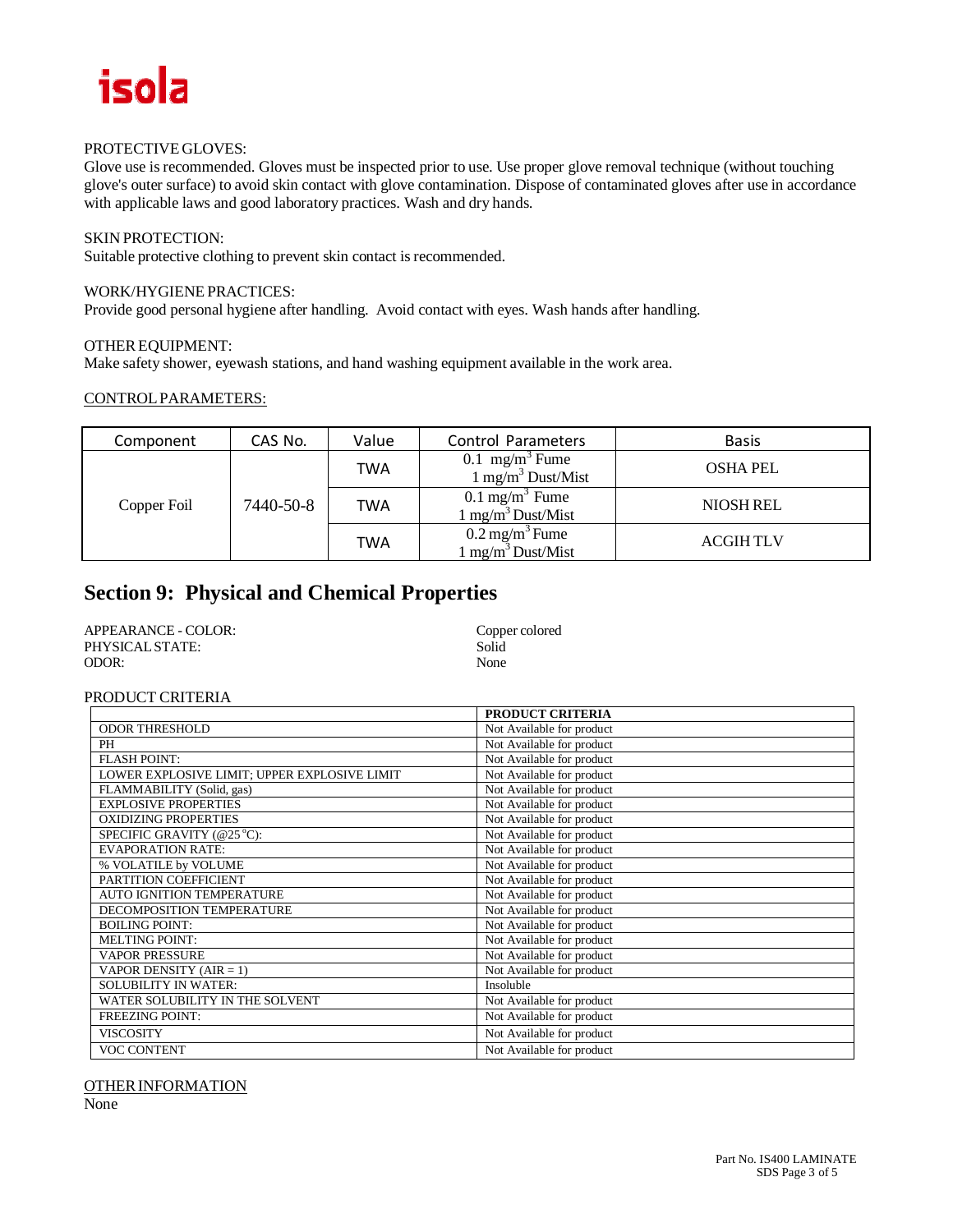# isola

# **Section 10: Stability and Reactivity**

REACTIVITY: Stable under normal storage conditions.

CHEMICAL STABILITY: Stable under recommended storage conditions

POSSIBILITY OF HAZARDOUS REACTIONS: No data available.

CONDITIONS TO AVOID: Exposure to excessive heat, flames, sparks and other ignition sources as well as moist air and water. Avoid incompatible materials. Avoid excessive dust generation.

INCOMPATIBLE MATERIALS: Avoid contact with strong oxidizing agents, strong acids, strong bases, mercaptans and amines.

HAZARDOUS DECOMPOSITION PRODUCTS: Dense smoke, acrid vapors and fumes, al iphat ic and aromat ic hydrocarbons of variable composition,  $CO_x$ ,  $NO_x$ . Decomposition products depend on temperature, air supply and other materialsthat may be present. Uncontrolled exothermic reactions of epoxy resinsrelease phenolics, carbon monoxide and water.

# **Section 11: Toxicological Information**

**There is no toxicological information available for the product (article) itself.**

# **Section 12: Ecological Information**

**There is no ecological information available for the product (article) itself.**

# **Section 13: Disposal Considerations**

Dispose according to local, state, and national regulations.

# **Section 14: Transport Information**

| <b>DOT TRANSPORT:</b>                                   | Not Regulated |
|---------------------------------------------------------|---------------|
| ADR = International Carriage of Dangerous Goods by Road | Not Regulated |
| <b>RAIL TRANSPORT:</b>                                  | Not Regulated |
| <b>SEA TRANSPORT: IMDG</b>                              | Not Regulated |
| AIR TRANSPORT: IATA/ICAO                                | Not Regulated |

# **Section 15: Regulatory Information**

OSHA HAZARD COMMUNICATION STANDARD This product is a not "Hazardous Chemical" as defined by 29 CFR 1910.1200.

TOXIC SUBSTANCES CONTROL ACT (TSCA) STATUS: This product is in compliance with all rules, regulations, and orders of TSCA.

SUPERFUND AMENDMENTS AND REAUTHORIZATION ACT OF 1986 (SARA) TITLE III (EPCRA) SECTIONS 311 AND 312: None